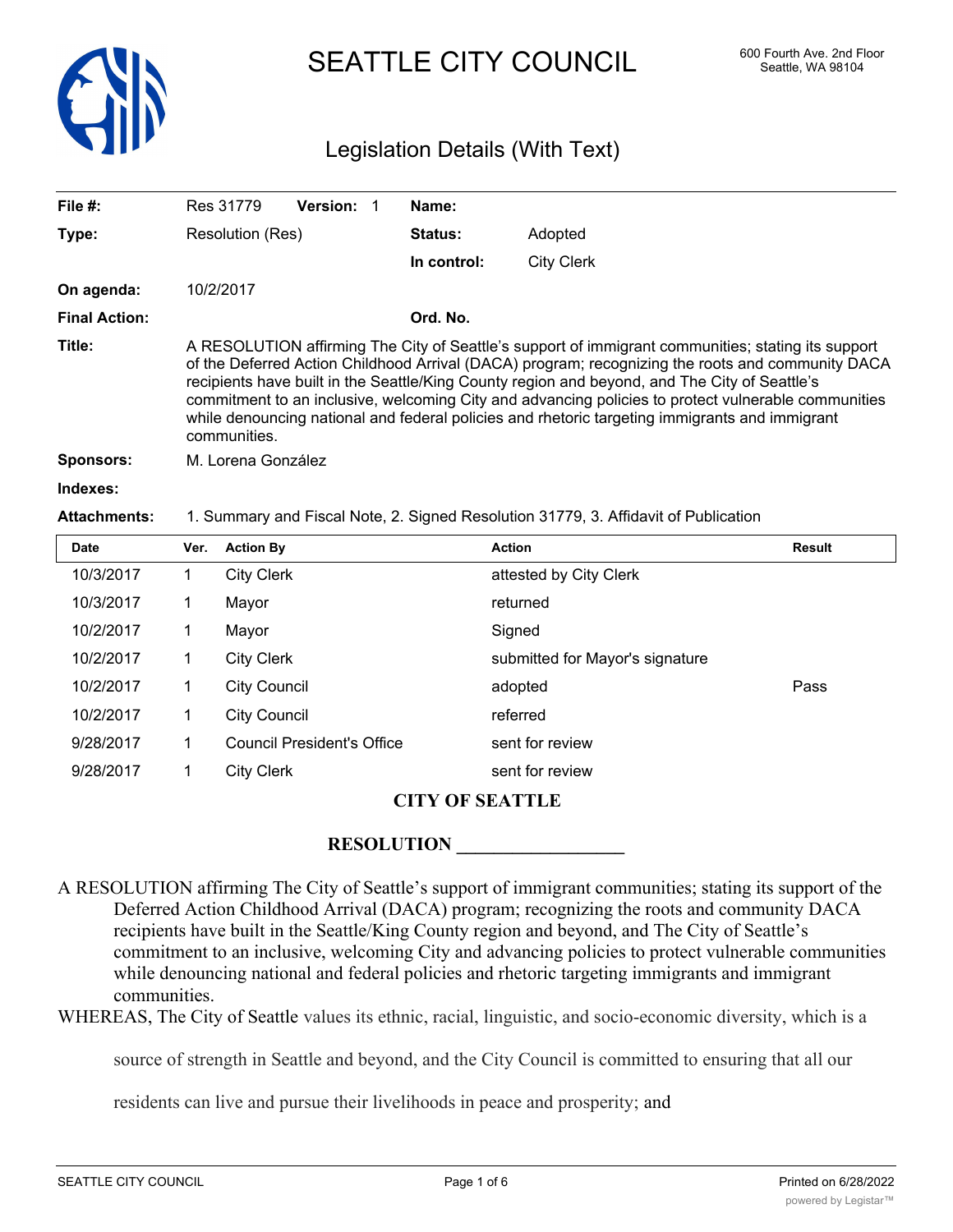- WHEREAS, the Trump Administration continues its campaign to compel local municipalities to enforce federal immigration law, and efforts by U.S. Immigration and Customs Enforcement (ICE) to expand its deportation powers through local enforcement of immigration law erode community safety and trust in the Seattle Police Department (SPD) and other local law enforcement agencies; and
- WHEREAS, compelled collaboration between local law enforcement and ICE erodes trust between law enforcement and immigrant communities, causing a "chilling effect" which results in immigrants being less likely to report crimes, act as witnesses in criminal investigations and prosecutions, or provide intelligence to law enforcement; and
- WHEREAS, immigration has been linked to decreases in violent and property crimes in urban cities, and immigrant communities help maintain public order, safety, and security in the entire City; and
- WHEREAS, Section 4.18.015 of the Seattle Municipal Code and Resolutions 30355, 30796, and 31730 as adopted by The City of Seattle affirm the City's commitment to maintaining Seattle as an inclusive Welcoming City where City departments and SPD do not ask about an individual's immigration status, but instead prioritize promotion and maintenance of the health, welfare, and safety of all City residents and visitors; and
- WHEREAS, President Trump has continued to disparage immigrant communities through his language, rhetoric, and promotion of policies that disproportionately and negatively impact immigrants and refugees; and
- WHEREAS, the Trump Administration's efforts to punish "sanctuary cities," which do not help ICE's "sweeps" or "dragnet" efforts, create a chilling effect and climate for many immigrant communities, causing individuals and families to feel unsafe in their own communities, and afraid to report crime or to conduct their day-to-day activities; and
- WHEREAS, the Trump Administration has also threatened to shut down the federal government to coerce Congress into appropriating federal taxpayer dollars to build an ill-conceived wall at the U.S.-Mexico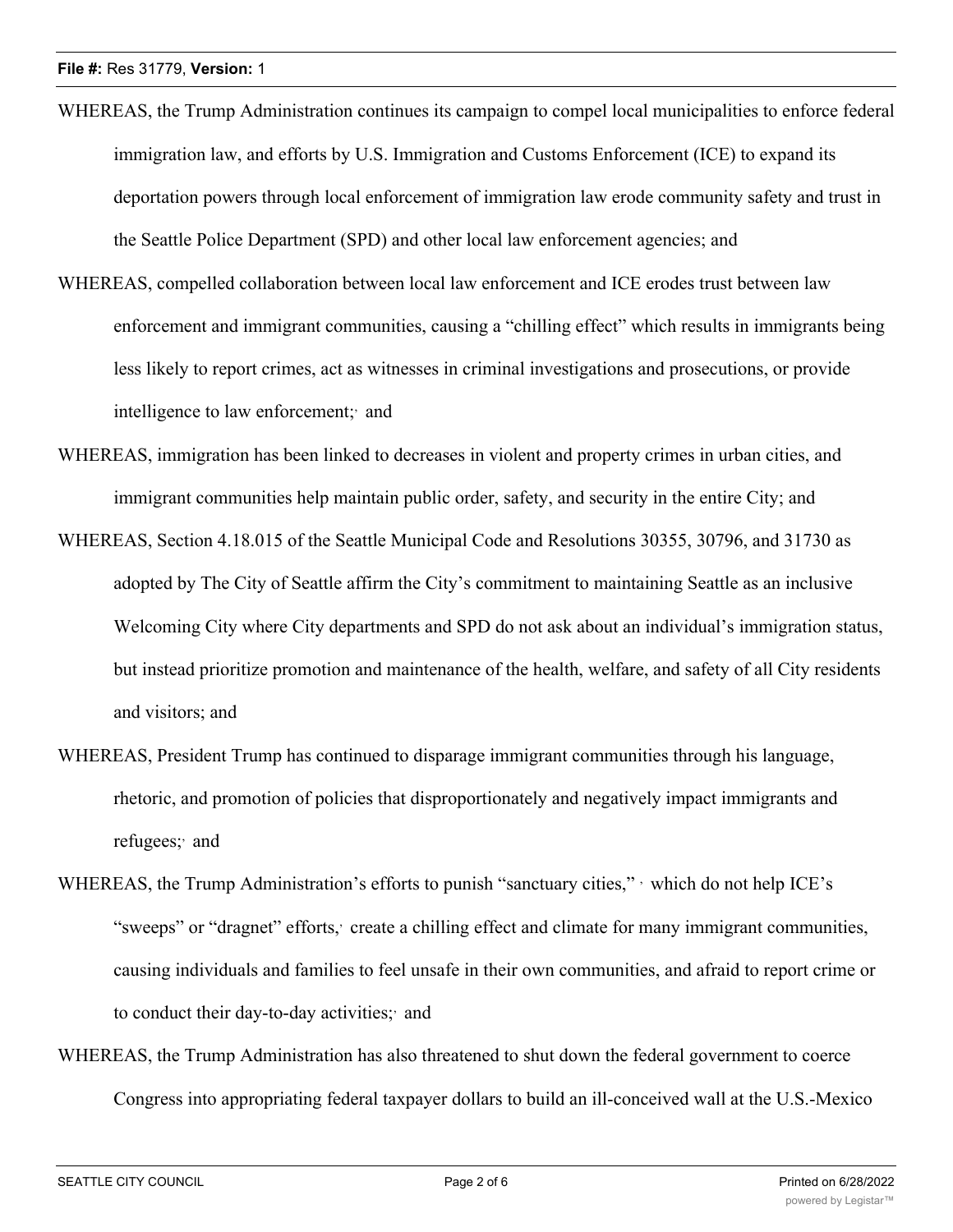#### **File #:** Res 31779, **Version:** 1

border; and

- WHEREAS, a growing number of municipalities around the country are resisting actions and efforts by the Trump Administration threatening to invade privacy and liberties afforded to immigrants by the U.S. Constitution and federal laws. Through lawsuits and the courts, due process and other constitutional rights are being upheld to ensure communities are safe, and that all residents' rights are protected so that their municipalities may continue to thrive; and
- WHEREAS, community stakeholders and civic leaders continue to advocate to keep communities safe and inclusive. When communities are inclusive, all residents are safer through greater trust in our neighbors, and between communities and law enforcement; and
- WHEREAS, the Migration Policy Institute estimates that 43,000 individuals are eligible for DACA in Washington State and a total of 35,843 Deferred Action for Childhood Arrivals (DACA) applications from Washington State have been approved by U.S. Citizenship and Immigration Services (USCIS). Nearly one in four DACA recipients in Washington State reside in the Seattle/King County area; and
- WHEREAS, with DACA, tens of thousands of individuals all across Washington State can pursue their dreams of going to school, start a small business, and contribute to the local economy in the many fields that keep Washington State's economy robust and competitive; and
- WHEREAS, young people who came to the United States as children have come forward, passed background checks, and received permission to live and work in America nationwide to participate in DACA. This program is under immediate, existential threat, contrary to President Trump's statements that he will protect DACA recipients. Calls to repeal DACA put 1,932,000 individuals eligible for DACA at risk of immediate deportation; and
- WHEREAS, attacking DACA-eligible residents and threatening immediate deportation will not only cause deep harm to our economy, but tear apart families and communities where our DACA-eligible neighbors have built ties and relationships. Our economy and communities will suffer irreparable harm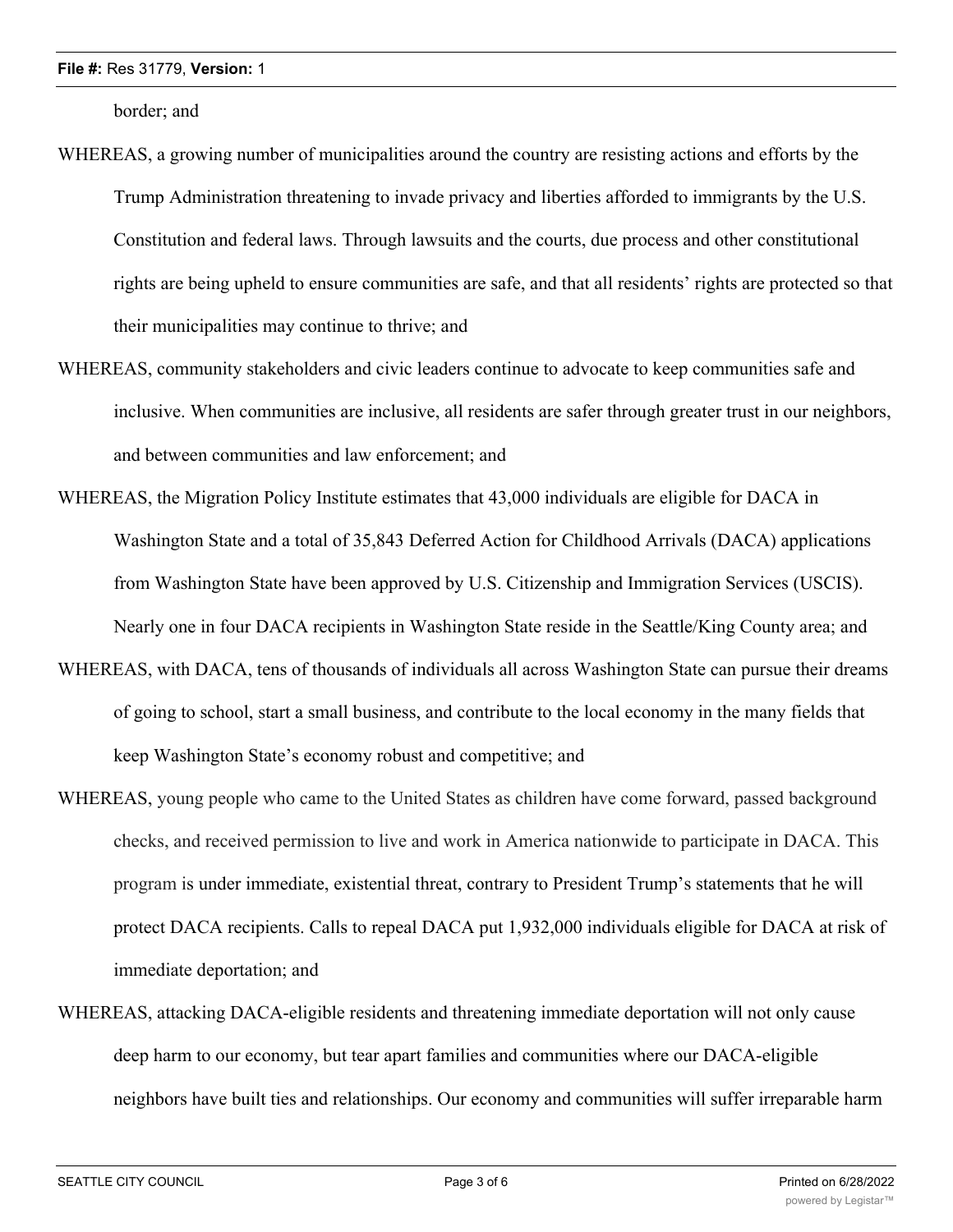from such an immoral action; and

- WHEREAS, the Dream Act of 2017 was introduced on July 20, 2017, by Senators Lindsey Graham (R-SC), Dick Durbin (D-IL), Jeff Flake (R-AZ), and Chuck Schumer (D-NY). This bipartisan bill would provide a direct road to U.S. citizenship for people who are either undocumented or have DACA or temporary protected status (TPS), and who graduate from U.S. high schools and attend college, enter the workforce, or enlist in a military program; and
- WHEREAS, the City Council and Mayor stand by immigrant youth, including those protected by DACA, and support the continuation of the DACA program. The Council and Mayor oppose any federal action that would rescind or tamper with the DACA initiative; NOW, THEREFORE,

# **BE IT RESOLVED BY THE CITY COUNCIL OF THE CITY OF SEATTLE, THE MAYOR CONCURRING, THAT:**

Section 1. The City Council and the Mayor drafted a letter to Congressional leaders, with a copy to Washington's Congressional Delegation, opposing President Trump's reversal of the Deferred Action for Childhood Arrivals (DACA) Executive Order and urging Congress to pass the cleanest and strongest version possible of the DACA provisions before March 2018.

Section 2. The City Council and the Mayor will work with the Office of Intergovernmental Relations to ensure that the City's position on DACA and related legislation are included in the City's Federal Legislative priorities.

Section 3. The City Council and the Mayor oppose the withholding of federal funding to pressure local municipalities to enforce federal immigration policies. The Council and Mayor also oppose the use of federal funds to build a wall along our southern border and threats to shut down the federal government to get congressional approval to fund building a wall.

Section 4. The City Council and the Mayor denounce anti-immigrant, "show me your papers" bills like Texas's Senate Bill 4, which promote racial profiling, discrimination, and harassment of immigrant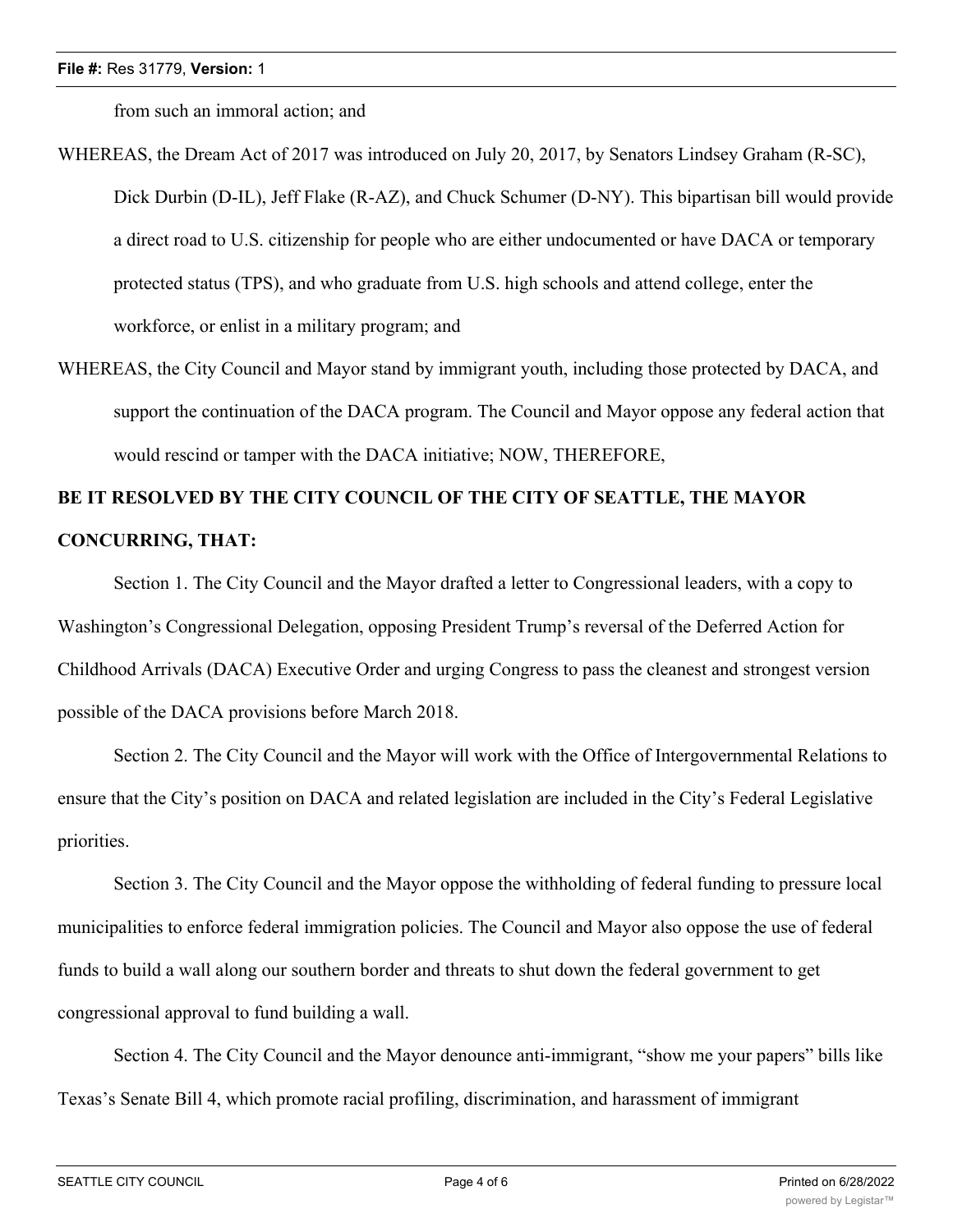communities and their families, and are opposed to any legislation or administrative action that will provide federal funds supporting the implementation of such bills.

Section 5. The City Council and Mayor are committed to working with regional and state governments, the Seattle Immigrant and Refugee Commission, and immigrant advocacy organizations on developing policies to protect vulnerable communities, especially immigrants. These include limiting the co-opting of local police by U.S. Immigration and Customs Enforcement (ICE); strong privacy protections limiting the collection of confidential personal immigration status information; adoption of clear and transparent protocols for the certification of I-918B forms for U-Visas; vigorous opposition to any government registry based on religion or national origin; and commitment of resources for immigrant communities, including a fund to provide legal representation for indigent residents in deportation proceedings.

Section 6. The City Council and Mayor are committed to maintaining community stakeholder engagement around implementation of policies that preserve and protect our diverse and inclusive community and will work with established community-based organizations and commissions to connect immigrant community members with City government.

| Adopted by the City Council the                           | day of | $, 2017$ , and signed by |
|-----------------------------------------------------------|--------|--------------------------|
| me in open session in authentication of its adoption this | day of | 2017.                    |

President of the City Council

\_\_\_\_\_\_\_\_\_\_\_\_\_\_\_\_\_\_\_\_\_\_\_\_\_\_\_\_\_\_\_\_\_\_\_\_

The Mayor concurred the day of the  $\sim 2017$ .

Tim Burgess, Mayor